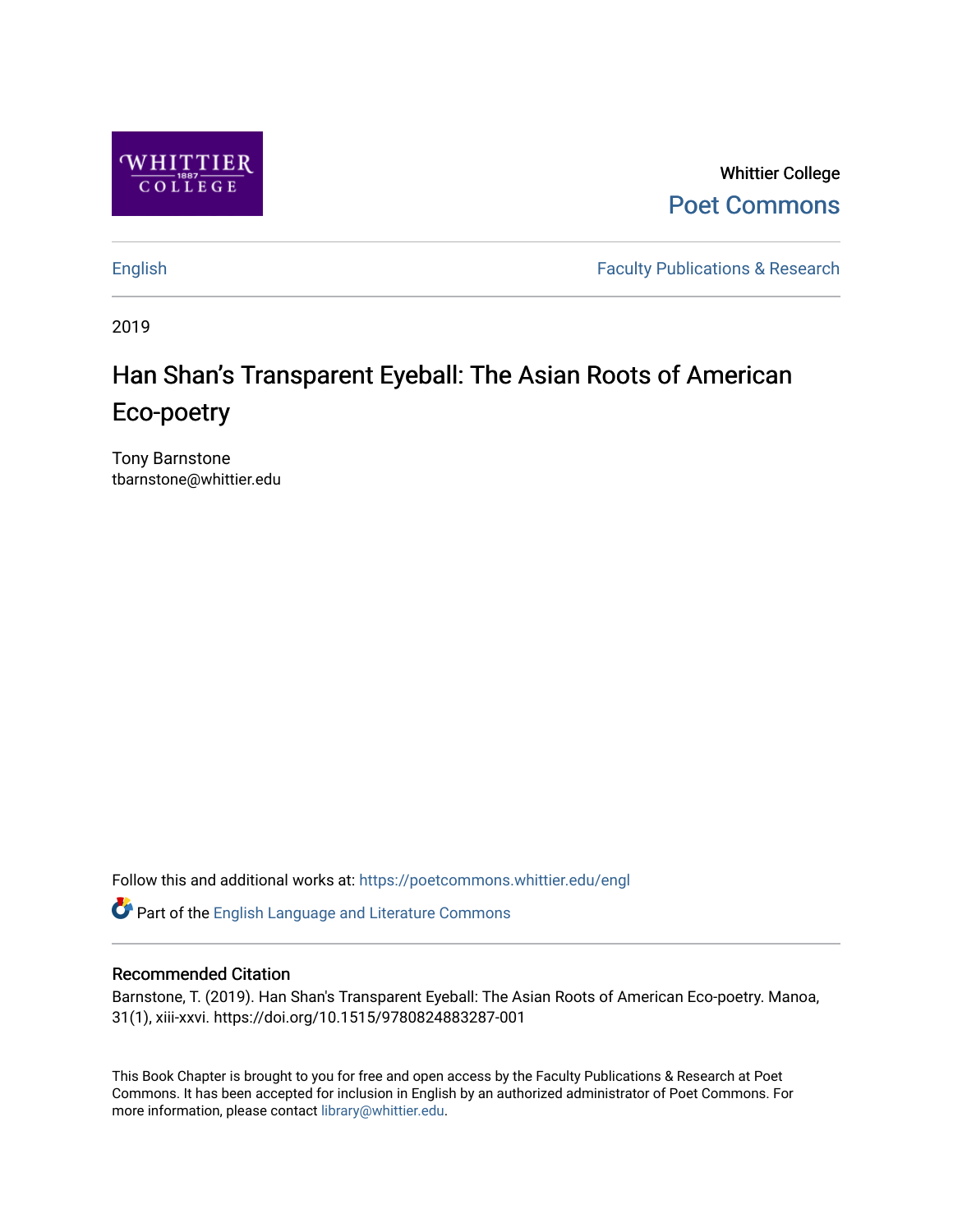# *The Asian Roots of American Eco-poetry Han Shan's Transparent Eyeball:*

In 1984, I was twenty-three years old, the sort of man that the hermit-poet and irascible social critic Han Shan<sup>1</sup> (c. 700–800 CE) would have described in this way:

> A graceful and handsome young man, well-versed in canons and histories, everyone calls him a teacher, or addresses him as a scholar, but he fails to get an official post, and doesn't know how to use a plow. He wears only a shabby gown in winter, totally ruined by books. (Barnstone 2005, 202)

*1. There is debate about whether the person Han Shan ever existed and if the poems that bear his name are merely a tradition of poetry in which multiple authors wrote.* 

I was ruined by books, using my college degree in literature to do data entry, temp work, window-washing in Silicon Valley, even working in a granola factory in Santa Cruz, California, which I know sounds like it must be a joke.

Yet the books that had ruined me also landed me my first teaching job, at the Beijing Foreign Studies Institute, in a China that was testing out how much it wanted to open up to Western culture and economic structures in the period following the death of Mao Zedong.

# A Tangle of Roots

Though I was barely older than my students, I found myself teaching American and British literature, as well as English language and conversation, and I loved it. Partway through the first term, one of my best students in the language class, a young woman deeply interested in our conversations about life in America versus life in China, asked me a question that set me back on my heels a bit: "Professor Barnstone, we have heard this word 'individualism,' but we don't know what it means. Can you tell us?"

If I had known more at the time, I would have talked about the Chinese tradition of individualism, about the celebration of creative innovation in Chinese ars poeticas, and about the way in which Daoism provided an outlet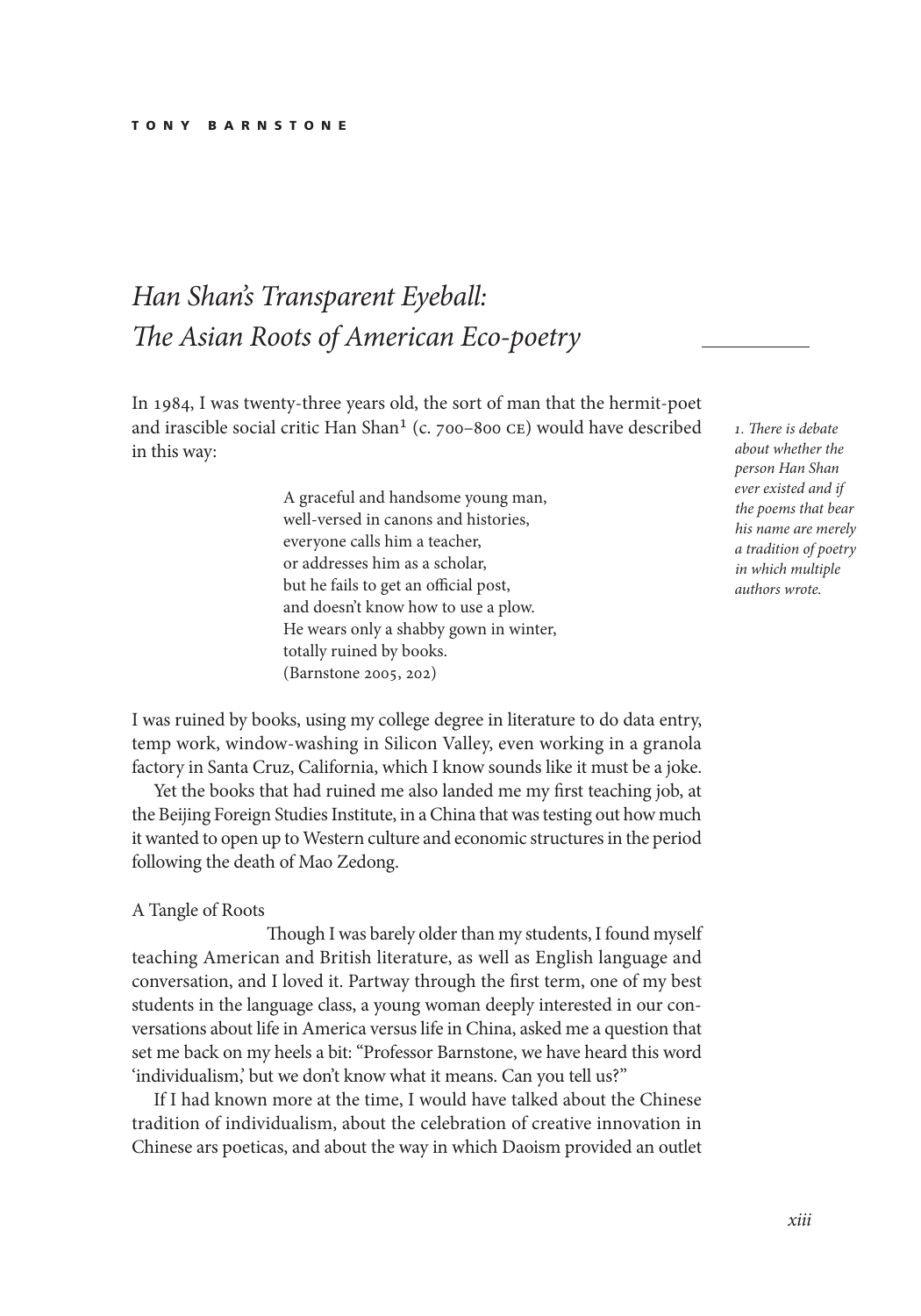for eccentrics and nonconformists who didn't fit into Confucian social and familial structures. I might have quoted the Chinese sayings "You can't build a house inside a house" or "If you follow someone, you will always be behind" (Barnstone 1996, 48). But, as I recall, I answered the question by discussing Ralph Waldo Emerson's essay "Self-Reliance."

Not long after, this student ceased coming to class. I wondered why, but didn't know until I chanced to meet her in the hallway between classes. I stopped her and cried, "What happened to you? Where did you go? You seemed to like the class so much."

"I'm sorry, I'm sorry, Tony," she whispered hurriedly. "I asked too many questions in your class. Someone has denounced me to the Party. I can't be seen talking to you."

And she rushed off, ducking her head.

It was a different China then than it is now, one where the nail that sticks up was more likely to get hammered down, where individuated clothes and hairstyles were still politically dangerous to wear, and where asking the wrong question could bring the weight of the Party down upon you. It saddened me.

Decades later, this story still saddens me. It does so because this young student suffered for evincing an interest in what a later political campaign would call "spiritual pollution" coming from the West. And yet, this tradition of individual idealism is also deeply rooted in her own Chinese culture. In fact, it emerges in the West in part because of the influence of Eastern religious and philosophical thought.

Like people, ideas travel. And they emigrate. And they take root. And they change. And some part of them remains connected to their homeland.

"But what does all of this have to do with eco-poetry?" you could ask.

I would assert that modern and contemporary American eco-poetry sprouts directly from the American Transcendentalist tradition of Walt Whitman, Henry David Thoreau, Ralph Waldo Emerson, and others.<sup>2</sup> These authors were deeply concerned with questions of how the poetic life is connected to the natural life; how to live with what today we would call a small carbon footprint, but which Thoreau called "economy"; and how to connect spiritually to nature despite living in a commercialized society. Yet, the Transcendentalists' ecological ideas themselves sprout from a double root: Asian as well as Western literature and philosophy.

Contemporary Chinese eco-poetry emerges from the same Asian sources— Daoist and Buddhist ideas of self and nature—but often adds a note of parody, sadness, and irony that reflects how those ideas can be lost in the contemporary urbanized, polluted, and industrial human environment.

This volume of Chinese and American eco-poetries, *Republic of Apples, Democracy of Oranges,* is an experiment to see what happens when you put into one volume two contemporary groups of eco-poets—Chinese and American—whose work is sustained by roots that are historically and intellectually intertwined. With some luck, these poets' local eco-poetic geographies might suggest a global vision.

*2. Many critics have observed the same thing, in part because the Transcendentalists in their major texts make it clear that they learned at the feet of the Asian masters. The article by Lewis and Bicknell included in the list of sources, and its bibliography, are good launchpads for those interested in the subject.*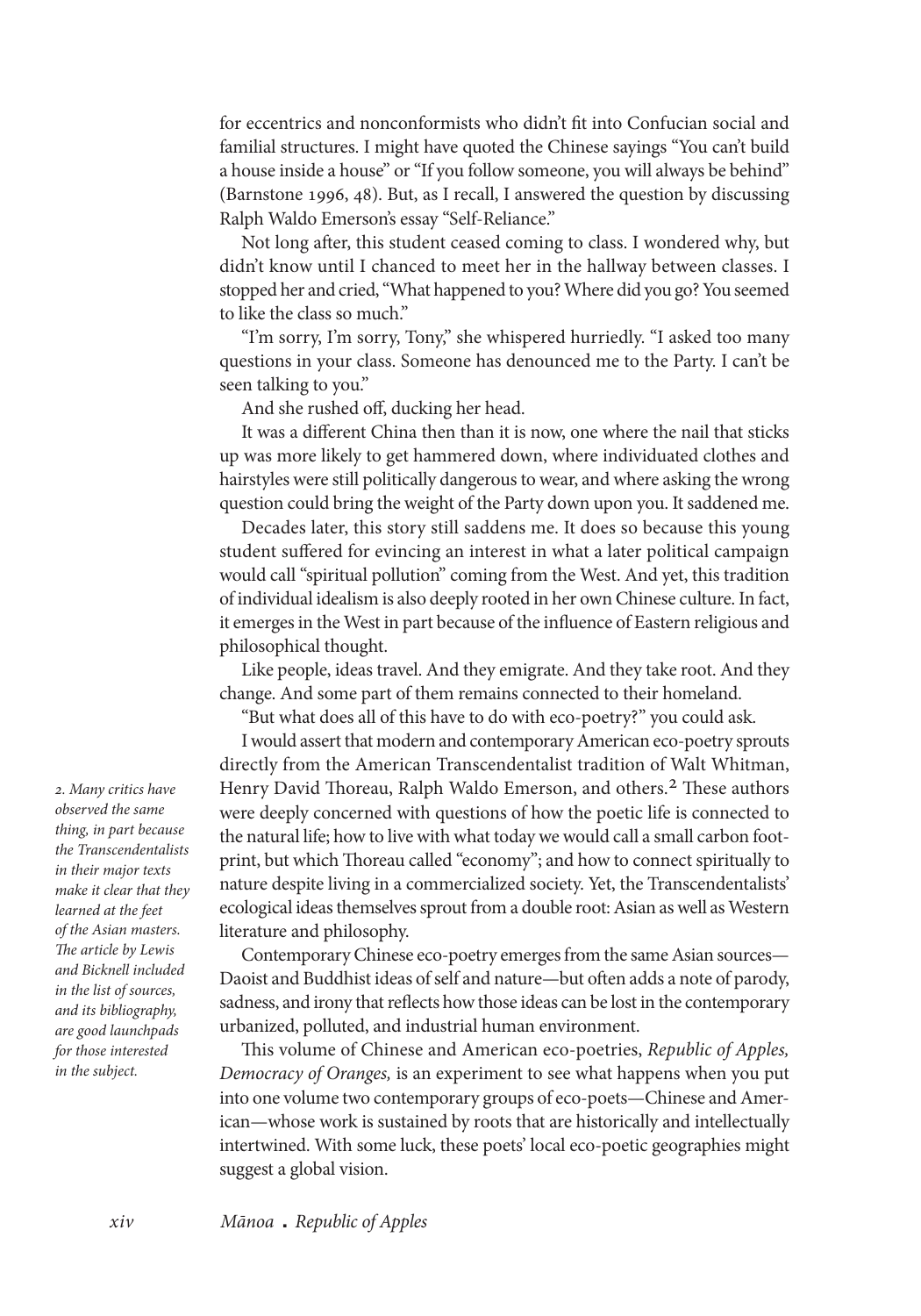# The Double Mirror

We think of the Transcendentalists as quintessentially American types, in terms that Emerson, Whitman, and Thoreau themselves defined. They are individualistic, self-reliant, and free-thinking. They are willing to take peaceful, civic action so that their lives conform to their deep ethical beliefs rooted in a spiritual force in nature. It is tempting to think of these ideas as the fruit of the Reformation's focus on one's personal relationship with God and of the Enlightenment's search for ways of constructing an ethical state that respects the rights of the individual. Yet these traits are also characteristic of Asian philosophers and divines such as Buddha, Laozi, Confucius, Mencius, and the authors of the Indian Vedas and Upanishads, all of whose work the Transcendentalists read avidly and deeply. These ideas are also at the core of ecological thought.

 learned much from Asian religion and philosophy about living mindfully in the The eco-poetic ethic of living close to nature and rejecting the world of the marketplace and power politics is a good example. The idea traces most famously to Thoreau's *Walden,* in which he tells us he went to the woods because he wanted to live deliberately, "to live deep and suck out all the marrow of life" by paring down and simplifying his life to its essentials. Certainly, Thoreau in *Walden* and Emerson in "Nature" are channeling Neoplatonism and the Romantic ideology of what Wordsworth termed "natural piety." Yet, another significant source is to be found in Asia. Thoreau kept a copy of the *Bhagavad Gita* by his bedside in the cabin and saw his experiment at Walden "as the ascetic practice of a Hindu *yogin*" (Lewis and Bicknell, 15). He writes, "The pure Walden water is mingled with the sacred water of the Ganges," and throughout *Walden* he makes clear that a central part of his inspiration to live simply and spiritually in nature comes from his desire to emulate the "ancient philosophers, Chinese, Hindoo, Persian, and Greek," who "were a class than which none has been poorer in outward riches, none so rich in inward." In particular, the Transcendentalists present moment, breaking the mental shackles of human thought-systems, and connecting to the greater spirit underlying the world by meditating in nature. The Transcendentalists were the original Dharma bums.

Such ecological elements within the Chinese tradition are part of the reason why, as Qingqi Wei argues, "ecocriticism encountered a place both familiar and strange" when it took root in China over the last fifteen years:

It was perhaps the first time that a Western criticism, among dozens of others that had already traveled and settled here, had felt a sense of feeling at home, and this sensation was reported by both the Western and native ecocritics, the latter, for example, being pleased with the idea that Thoreau implies a shadow of Chuang Chou as his spiritual teacher. (538)

Cultural transmission is always a distorting mirror, whether Orientalizing or Occidentalizing. Still, it could be that the ecopoetic mirror is actually a window that opens in both directions, so that the spiritual landscape of China seeps into that of America and vice-versa.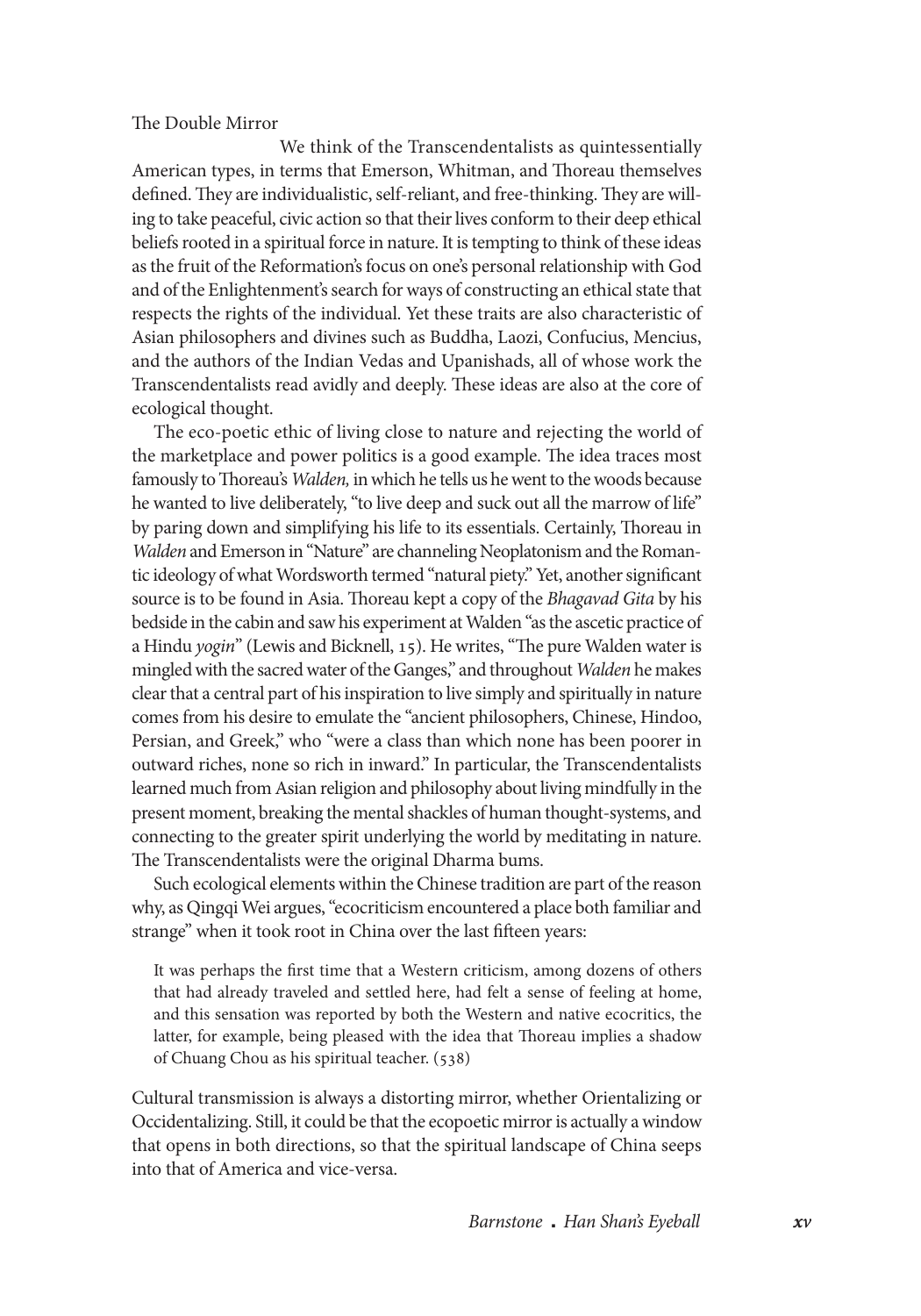Wei argues as much, asserting that the entry of Western eco-criticism into China was less an invasion by a foreign species than a grafting onto a native plant, and that this hybrid took root in part because the earth had already been tilled by Chinese eco-critics. Further, Chinese eco-critics found fertile ground for interpretation in the Daoist tradition of nature writing in particular: "What intrigues the Chinese interpreters involved is that traditional nature-oriented works are so 'green'—it is almost as if they had been waiting thousands of years to be reinstated via environmentalist discourse" (540).

 nature: "After all those years like a beast in a cage /I've come back to the soil Thus, it should not seem a strange thing that much of the poetic sensibility of Tao Qian (365–427 ce)—who is the great Daoist Chinese model for leaving the busy world and living simply in nature—could appear in *Walden*. In his poem "Return to My Country Home," Tao Qian writes that after a youth spent in "mountains and peaks," he "fell into the world's net," but once older, he returned to the essence of that childhood innocence and connection to again" (Barnstone 2005, 76).

 ask for peace /and don't care about things of this world. /I've found no good way to live /and brood about getting lost in my old forests" (Barnstone 2005, 108). And in another poem, "Bright peaks beyond the eastern forest /tell me Later, the master Tang Dynasty poet Wang Wei (701–761 ce)—a strong influence on new Chinese and American eco-poetry—echoed Tao Qian's lines and considered him his poetic ancestor. Wang Wei writes, "In old age I to abandon this world" (Barnstone 2005, 108). As he writes to his friend Ji Mu:

> No need to lodge in the bright world. All day let your hair be tangled like reeds. Be lazy and in the dark about human affairs, in a remote place, far from the emperor. (Barnstone 2005, 110)

 "Dusk comes to the silent expanse of heaven and earth /and my heart is calm When living in nature, he quiets and calms until he becomes natural himself, not looking at nature but being in nature, part of it instead of apart from it: like this wide river" (Barnstone 2005, 102).

Tao Qian, Wang Wei, Han Shan, and others are to the Chinese tradition what Thoreau is to the American: writers who attempted to turn their backs on "things of this world" in order to reconnect with nature and with their spiritual cores.

In contemporary poetry, we see a similar American and Chinese eco-poetic interchange. In part this is the legacy of the movement of ideas through translation. It also emerges from the movement of people in the Chinese diaspora, and from Chinese poets becoming more international, traveling more freely in the post-Mao era. In the poetry of Aku Wuwu, for example, we find poetry that is deeply rooted in the local geography and beliefs of the Yi minority Aku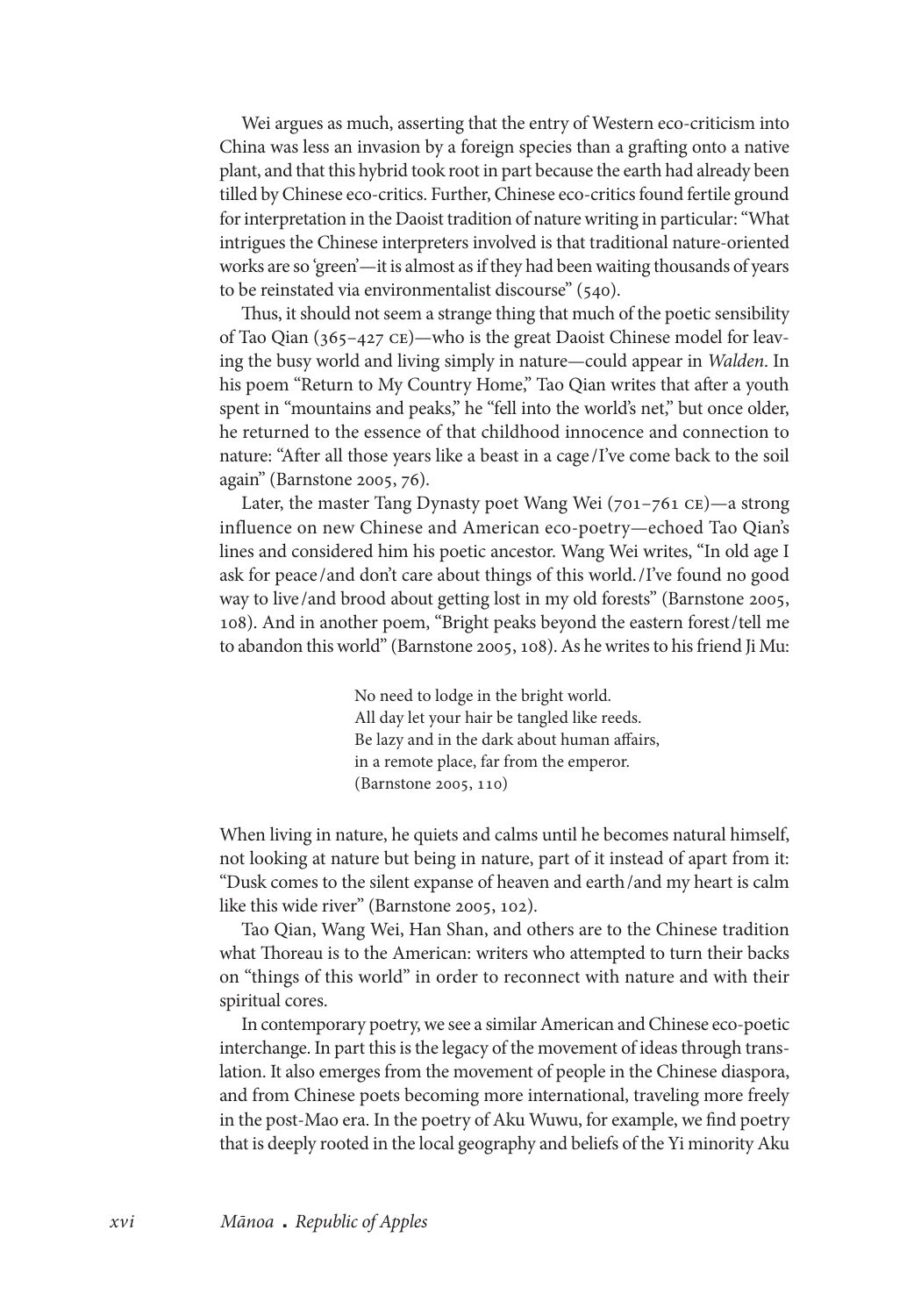Wuwu belongs to, but that also travels to America, where he remarks on the cultural appropriation of Native American customs ("Wolf Skin"), and imagines American roadkill deer as nature's revenge against human destructiveness ("Avenging Deer"). In "Wolf Skin," this revenge is associated with cultural resistance to majority Chinese culture in his Yi community.

 the words *savagery* and *wildness.* Yet, as Gary Snyder writes in *The Practice*  an enemy of the Indians,/nor their fellow folk,/yet, longed to / put on the magic If you look up synonyms for the word *violence,* you will find among others *of the Wild*, "The wild—often dismissed as savage and chaotic by 'civilized' thinkers—is actually impartially, relentlessly, and beautifully formal and free. Its expression—the richness of plant and animal life on the globe, including us, the rainstorms, windstorms, and calm spring mornings—is the real world, to which we belong" (2010, *x*). It is with such a sense of the elided grace of the "wild" that Aku Wuwu writes his poems. He connects a pervasive cultural violence against Yi and Native American communities with the violence against nature itself. Thus, at a Native American festival he writes that he was, "Neither Indian wolf skin." He wants to say that the Yi are like the Native Americans, yet he understands the limits of one's ability to put on another culture like a skin. In a resonant final image, he watches a white man dancing in a wolf skin, then suddenly spots in the center of the skin "a small bullet hole."

### Ways of Looking at a Crow

 no longer *see* nature because we have been blinded by human thought-systems. In "Nature" Emerson bemoans the fact that we can Where a poet sees a "tree," a woodcutter sees a "stick of timber." But when Emerson goes to the woods, he writes, "all mean egotism vanishes. I become a transparent eye-ball; I am nothing; I see all; the currents of the Universal Being circulate through me; I am part or particle of God." The writer in nature loses mean egotism and connects with the universal essence that runs through all life. Emerson's transparent eyeball is a great American notion, central to the spiritual ideology of our eco-poetry; yet it is also a Western localization of a commonplace of Daoist and Zen poetry.

 me,/until only the mountain remains." In a similar poem, Wang Wei writes that he sits "looking at moss so green /my clothes are soaked with color" (Barnstone In the Daoist poetry of Tao Qian, and in the later Zen poetry of Wang Wei and Han Shan, we see that if you sit meditating in nature long enough, then you are what your senses eat. If you sit long enough on the mountain, you become the mountain, as contemporary American poet Daniel Tobin writes, echoing famous lines by Li Bai (701–762 ce): "We sit together, the mountain and 2005, 123, 105). It's not just that the moss is so intensely green that it seems to project its color, but also that the poet joining with nature is symbolically and spiritually stained green, and thus no longer separate from the source.

This is what the Zen poet Han Shan does when he writes a night scene about the full moon: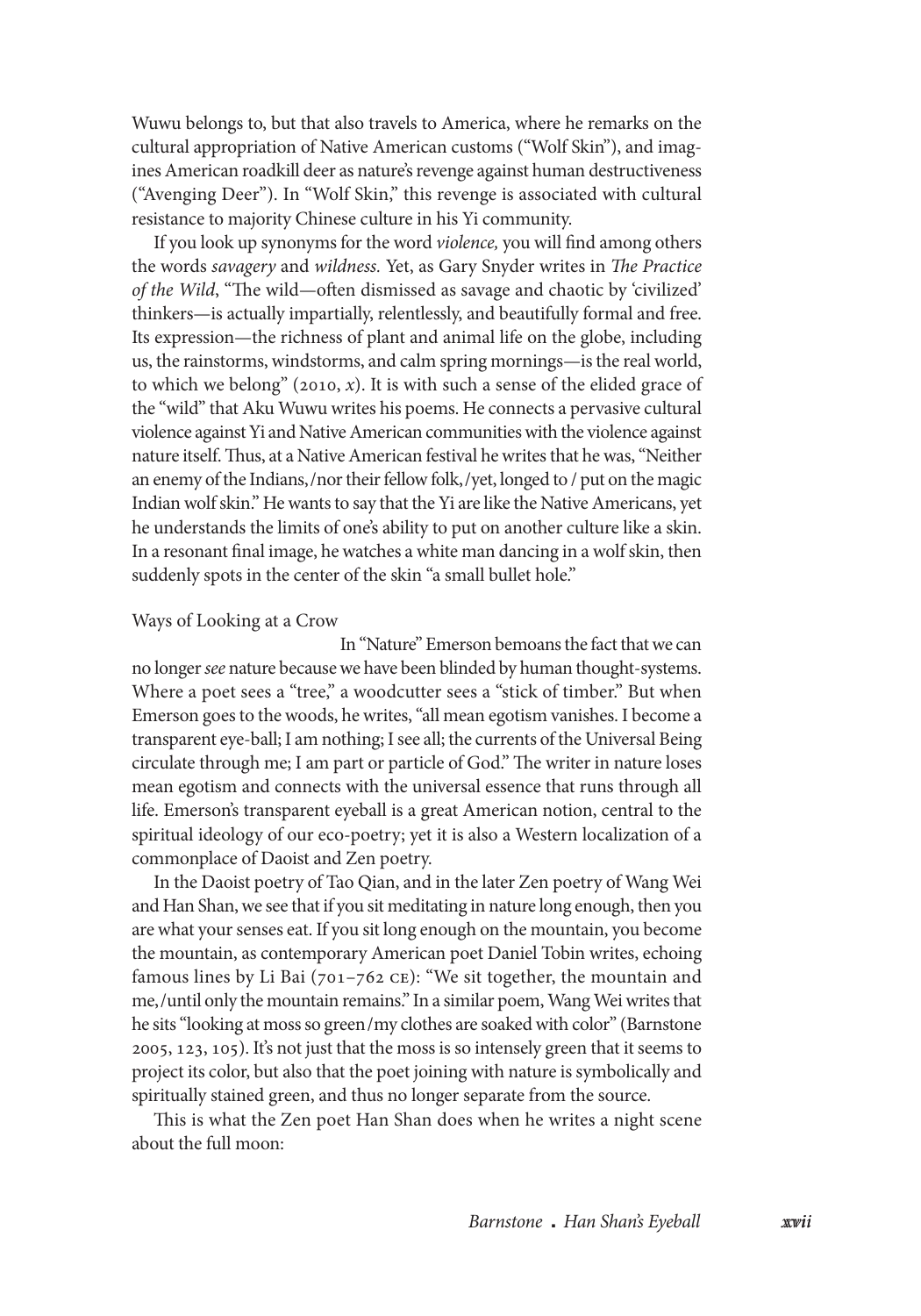A swarm of stars lines up. The night is bright and deep. Lone lamp on the cliff. The moon is not yet sunk. Full and bright, no need to grind or polish, hanging in the black sky is my mind. (Barnstone 2005, 204)

The moon in Buddhism is often an image for the enlightened mind, so he might seem to be writing symbolically. But I think he is also being literal to his experience. No longer separate from nature, his mind *is* the moon and the moon *is* his mind. Emerson might have said that Han Shan has become the transparent eyeball.

And yet Emerson especially among the Transcendentalists projected human concerns onto nature, drawing from the medieval trope of the Book of Nature, in which we can read God when we read nature spiritually. His transparent eyeball at such moments becomes the eye of a movie projector casting human thoughts on the screen of nature. It is this trope that Whitman echoes in one of his answers to a child's question, "What is the grass?"

> Or I guess it is the handkerchief of the Lord, A scented gift and remembrancer designedly dropped, Bearing the owner's name someway in the corners, that we may see and remark, and say Whose?

The grass is the flag of his cheerful disposition. It is the handkerchief of God. It is the child of vegetation. It is a "uniform hieroglyphic" of national unity in diversity. Or it is "the beautiful uncut hair of graves." But the grass is not the grass.

 of nature to symbolize human concerns instead of just being wholly what it is: Han Shan, on the other hand, writes poems like the one above in which the full moon *is* his mind—he is the moon and the moon is him—yet he also questions such equivalences of the human with the natural. He questions the use

> My heart is like the autumn moon pure and bright in a green pool. No, it's not like anything else. How can I explain? (Barnstone 2005, 200)

 the snow, /And, nothing himself, beholds /Nothing that is not there and the Han Shan's thought anticipates much modern and contemporary eco-poetry, such as Wallace Stevens's "The Snow Man," which says that "One must have a mind of winter" not to project human meaning on nature but to instead allow natural meanings to enter the mind, to become "the listener, who listens in nothing that is" (Stevens, 9–10).

In *Republic of Apples, Democracy of Oranges,* such thought problems emerge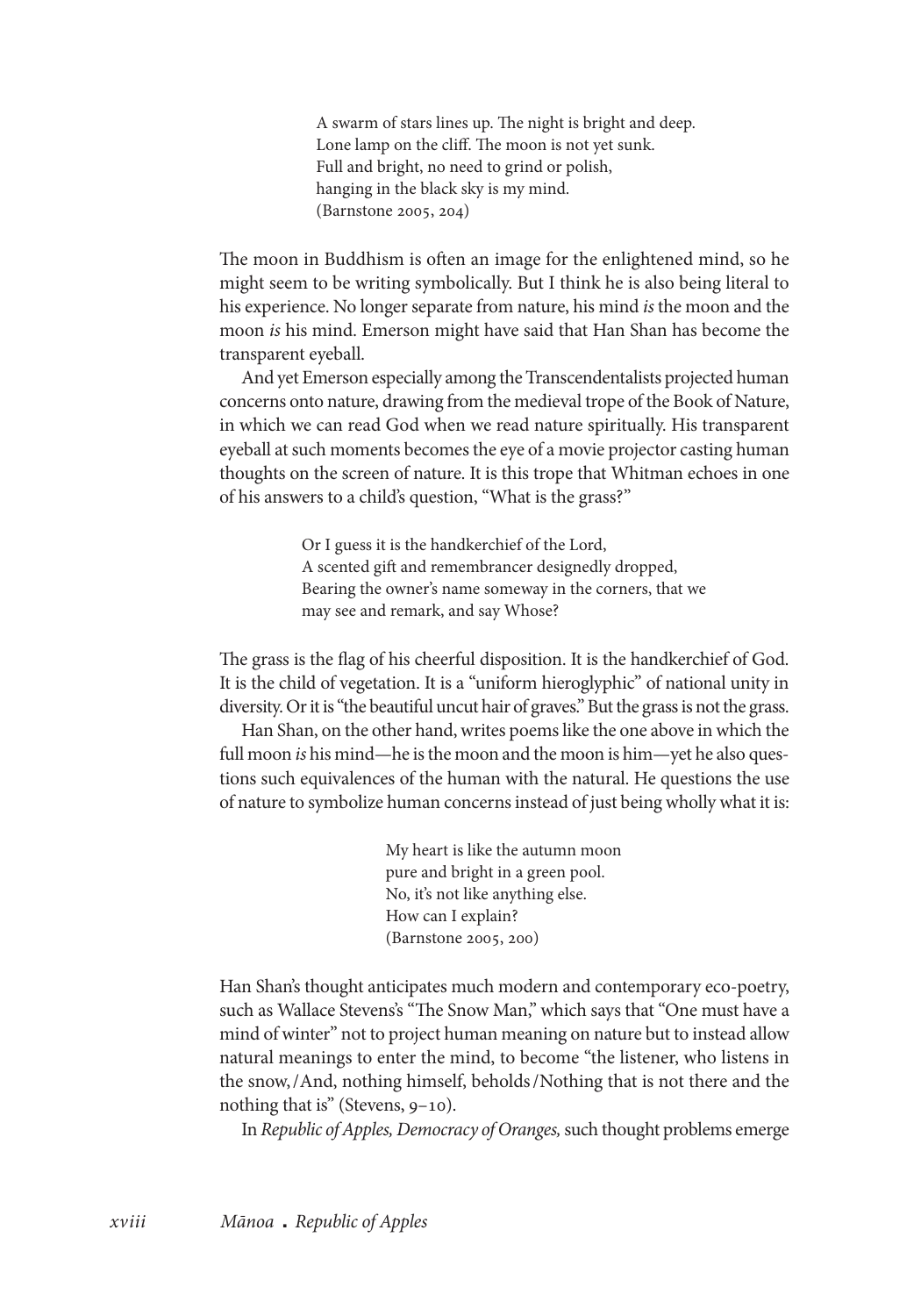in, for example, Xi Du's "Watching Crows at the Summer Palace." The poet makes the crows into a series of similes, each of which replaces the previous one with another human projection. Are they black-robed monks reciting sutras? Bills from hell requiring payment from humanity? Failed aspirations? He doesn't answer, but concludes:

> I know they will invade my dreams demanding words from me to praise the darkness.

Even these poems complaining about language, after all, are written in language. And if that language casts net after net but fails to capture the crow, then at least we can use our words to praise the darkness the crow manifests. This struggle to articulate a world that does not need words to have meaning, and that words inevitably distort, is central to much contemporary eco-poetry in China and America.

Daoist philosopher Zhuangzi wrote, "Words exist because of meaning; once you've gotten the meaning, you can forget the words. Where can I find a man who has forgotten words so I can have a word with him?" (Watson, 233). Perhaps we could talk with nature if we could just forget about words and talking. California poet Elena Karina Byrne writes in her prose poem in *Republic of Apples, Democracy of Oranges* that "Appropriation is the only conversation to have":

Everyone is watching on shore, wind lost in its own white music. Or is it white noise? The kind of machine you buy so you can't hear your neighbor. You know, the one you heard through the hedge wall where hungry pigeons were breeding.

What is the white noise that keeps us from hearing the pigeons? Presumably it comes from the machine of the mind itself, which makes the human brain a lamp projecting onto nature instead of a mirror reflecting it. Presumably the noise is "the fence of language" that contemporary Chinese poet Sun Wenbo complains makes it impossible, in his poem "Nothing to Do with Crows," to truly see the crows because we "can't escape . . . consciousness."

 know /They are black." But the cross-species blindness goes both ways. The things up, and concludes that "people do not know/What it is they are patch- the poet does not. He leaves the question resonating, unanswered, and perhaps Contemporary Mongolian poet Baoyinhexige's poem "Crows" also describes the doubleness of our appropriation of nature—how by projecting upon it we blind ourselves to its actuality. Thus, the poem declares the crows are utterly unaware of human respect and human hatred for them: they "do not even poem imagines the crows as patchers of the sky always flying and patching ing." While it is tempting to answer that question as a reader, it is notable that unanswerable for anyone but a crow.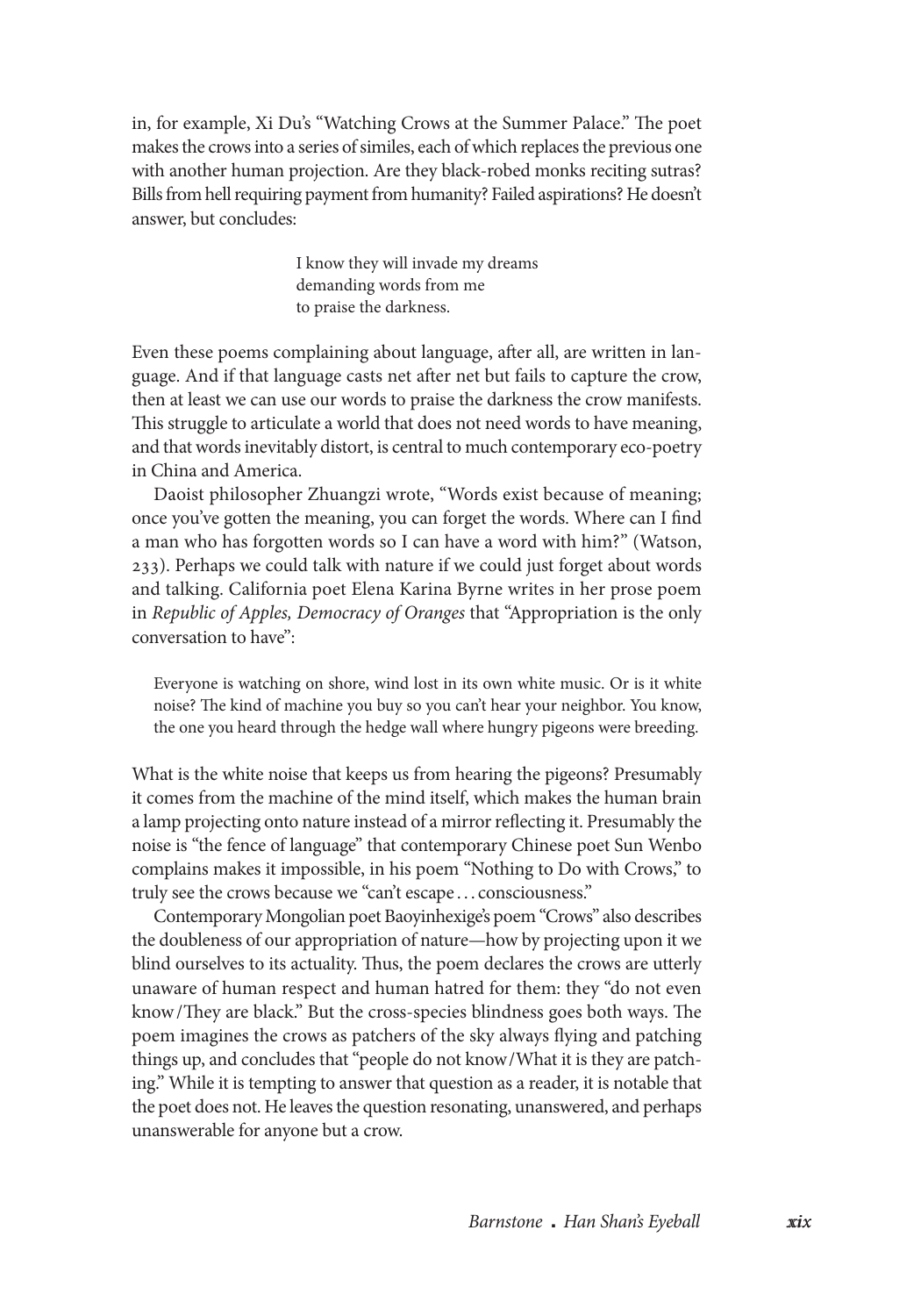# Wild Mind

 seared with trade; bleared; smeared with toil;/And wears man's smudge and shares man's smell: the soil /Is bare now, nor can foot feel, being shod." Much contemporary eco-poetry comes from a sense that we have alienated ourselves from both nature and, ultimately, our humanity. In the West, this thought emerges in the Romantics with William Blake's "London," in which a river that is a "charter'd" sewer is produced by the same society that has fouled our lives and trapped us in "mind forg'd manacles." And it reappears in Gerard Manley Hopkins's elegy for nature in "God's Grandeur": "And all is

As antidote, Walt Whitman tells us, "This is what you shall do; Love the earth and sun and the animals [and] despise riches," and Emerson in "The American Scholar" writes that "Know Thyself" means to "Study Nature" and that nature's "laws are the laws of [your] own mind."

Thus, when eco-poet and Zen practitioner Gary Snyder says that "mind, imagination and language are . . . wild ecosystems" (1995, 168), he is echoing these earlier Western poets and how they think about healing the divide between nature and human nature.

However, it is not a stretch to state that, like some contemporary Chinese poets, Snyder is also echoing irascible Zen poets whose poems needle society's shallow concerns with wealth and power. For Han Shan, for example, living in this world is a kind of mental trap that we are too anthropocentric to comprehend:

> Like bugs in a bowl we all day circle, circle unable to get out. (Barnstone 2005, 205)

Trapped as we are within our own thought-systems, we too often see the living creatures with whom we share the planet in terms of their utilitarian value. The great Tang Dynasty poet Du Fu (712–770 ce) questions the carnivorous cycle, and even hints at a "deep ecology" in which we might imagine seeing animals and nature for what they are instead of what they mean to us.

> My young servant tied up a chicken to sell at market. Roped tight, the chicken struggled and squawked. My family hates seeing the chicken eating worms and ants, not knowing that once sold the chicken will be cooked. What's the difference between chickens and insects to a human being? I scolded the servant and untied the chicken. I can never solve the problem of chickens and insects, so just lean against my mountain pavilion, gazing at the cold river. (Barnstone 2005, 145)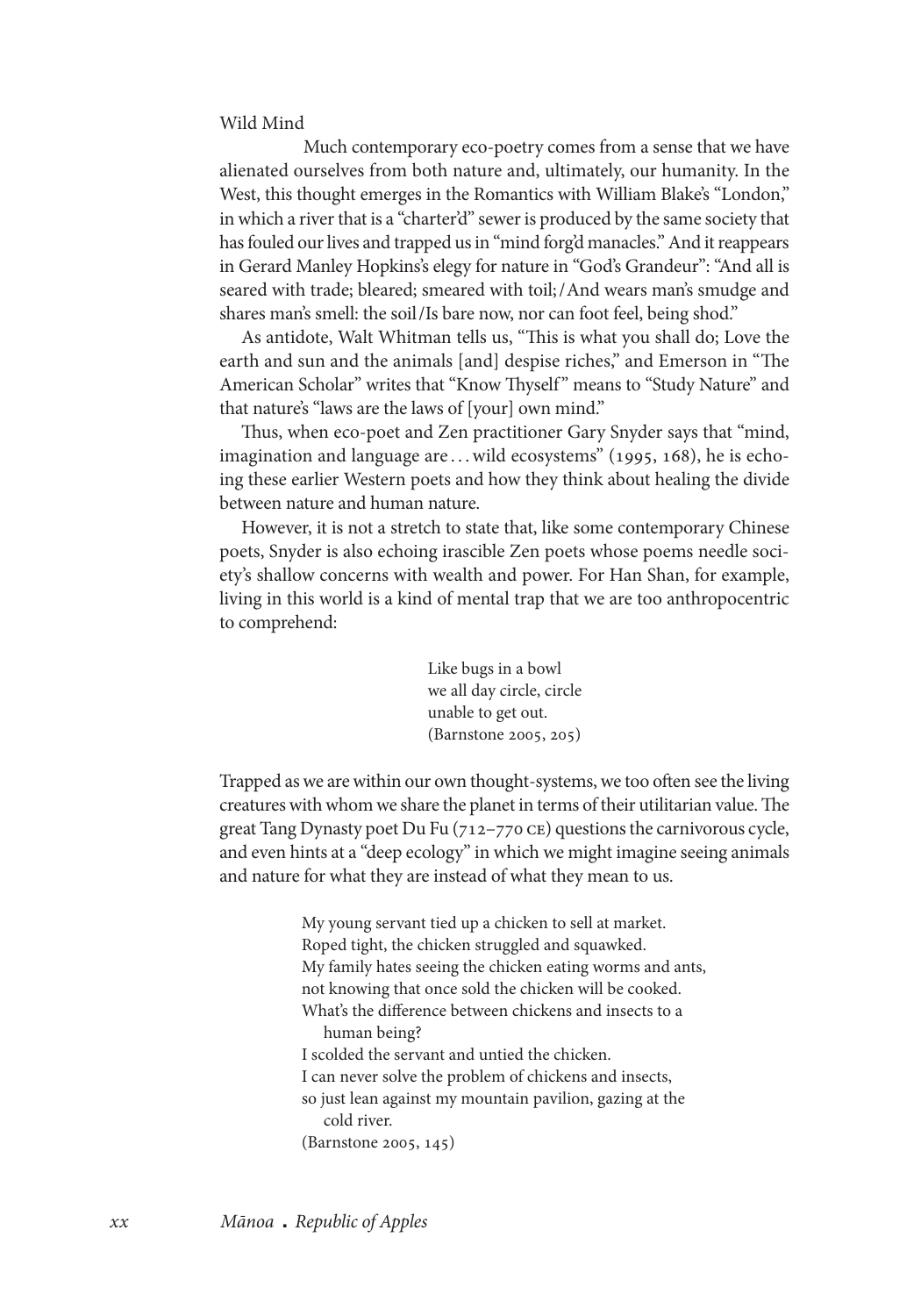If we see nature through the lens of utility, we reduce it to a resource. This disease of consciousness can undermine our humanity, too, when we think of others as resources. As Confucius says, "An honorable man is not a tool" (*Analect* 2:12).

 Dao: "Dao is an empty vessel, /used without ever being filled" (Barnstone 2005, Du Fu's poem foreshadows the poetry of Jane Hirshfield, whose work is steeped in Zen and Daoism. In "A Bucket Forgets Its Water," she implies that the human mind might be improved if it could only forget what filled it in the past and cease worrying about what will fill it in the future, holding "no grudges, fears / or regret." Better to be an empty bucket perhaps, not filled with language and emotion and social and political dreams and nightmares, like the 14). Better to just be what we are, performing our function, the way a bucket conveys without thought or is useful even when empty:

> A bucket, upside down, is almost as useful as upright step stool, tool shelf, drum stand, small table for lunch.

Here also Hirshfield echoes the *Dao De Jing,* which considers the usefulness of human tools to reside in their emptiness:

> Thirty spokes joined at one hub; emptiness makes the cart useful. Clay cast into a pot; the emptiness inside makes it useful. Doors and windows cut to make a room; emptiness makes the room useful. Thus, being is beneficial but usefulness comes from the void. (Barnstone 2005, 15)

Likewise, many of the Chinese and American eco-poets in *Republic of Apples, Democracy of Oranges* criticize the human obsession with usefulness, which turns the whole world into a tool: something to be used, a thing whose value lies in not being but making, not presence but something working towards an end, a list of things to accomplish before we kick the bucket.

# Confucian Disobedience

What would the eco-poem written by a poet who is an empty, forgetful bucket, who has a wild mind, look like? It would not be an old-fashioned pastoral treating nature as a pathetic fallacy, or nature as a sign and set of symbols, or nature personified and given a voice. As John Shoptaw writes, "ecopoets cannot be naive about matters of perception and poetic representation, which are biologically and culturally specific (a bee's world is not a human's)." And yet eco-poems are written for humans, and with a didactic purpose: to teach us, to warn us, to humanize us, to reconnect us with our natural selves.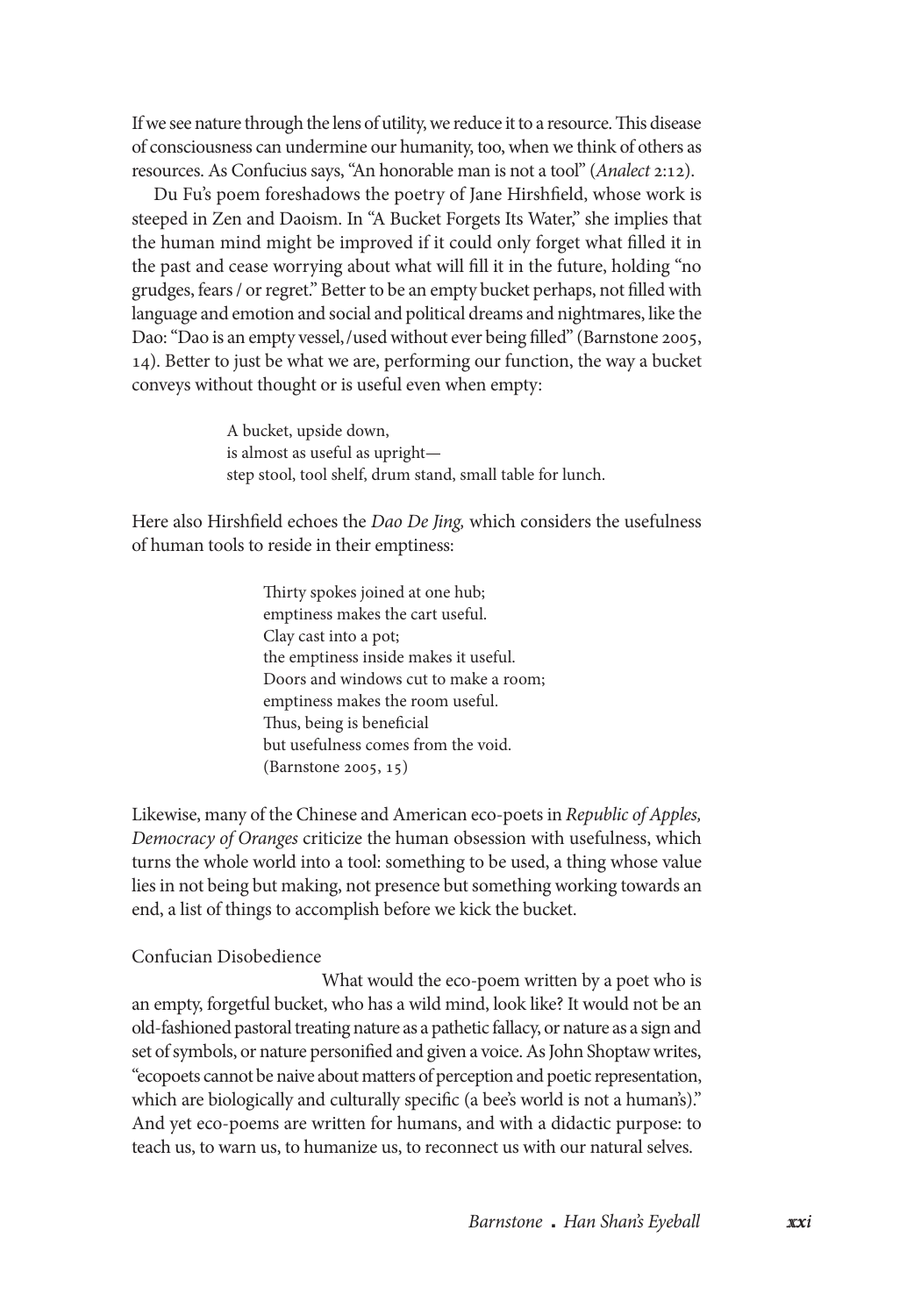Sometimes the best way to achieve the didactic imperative in eco-poetry is by setting deep ecology aside and using a little old-fashioned personification. An example might be Sandra Alcosser's poem about pioneering environmentalist Rachel Carson, which begins, "1963 and the earth said *a little less poison please.*" Her poem concludes,

> A little less 2-4-D-less DDT and BHC A little less in our well a little less in our bloodstream From the nerves of earthworm to the ovaries Of thrush and their exquisite melodies For everything eating and eaten—*a little less poison please*

We know that the earth is not speaking to us. How could it be? Yet the poem plays upon our knowledge of that fact to insist—nevertheless—that the earth is speaking to us. And the earth has a simple yet intensely moving message: "*a little less poison please."* 

Such messages would seem to be intuitively obvious, but when it is cheaper to pollute instead of conserving the earth and when the rollback of environmental standards meant to protect us is lauded as "reform" of "job-killing regulations," even simple environmental messages are deeply political (Semuels). The didactic mode of many of the American poems here would, therefore, seem to echo the Transcendentalists and their ideas of civil disobedience and nonconformity.

Ralph Waldo Emerson argued that to be spiritual, creative, and self-reliant, one must be a nonconformist, but it was his friend Thoreau who truly put those ideas into practice. Thoreau refused to pay the poll tax in protest of American imperialism and of the institution of slavery—a seminal act of civil disobedience that has inspired agents of social change from Gandhi to Martin Luther King Jr. to contemporary ecological activists. Like Melville's Bartleby the Scrivener, when Thoreau was confronted with participating in American materialist culture, he was willing to say, "I prefer not to."

Yet I would argue that to act in the American tradition of civil disobedience is similar to the Confucian retainer showing his loyalty by standing up to the ruler when that ruler is wrong—for the sake of the state and also to guide the ruler to rule ethically. As Confucius says in *Analect* 13.15, "If a ruler is evil and nobody opposes him, it could perhaps ruin the entire country." In fact, in "Civil Disobedience," Thoreau quotes Confucius in supporting his argument for civil action in protest of unethical government: "If a state is governed by the principles of reason, poverty and misery are subjects of shame; if a state is not governed by the principles of reason, riches and honors are the subjects of shame."

 role for the poet, one that goes all the way back to the third-century bce poet In Chinese poetic thought, such civil and ethical disobedience is a central Qu Yuan, who was sent into exile for honestly counseling his king. Qu Yuan drowned himself in protest, and his virtuous action is celebrated even today in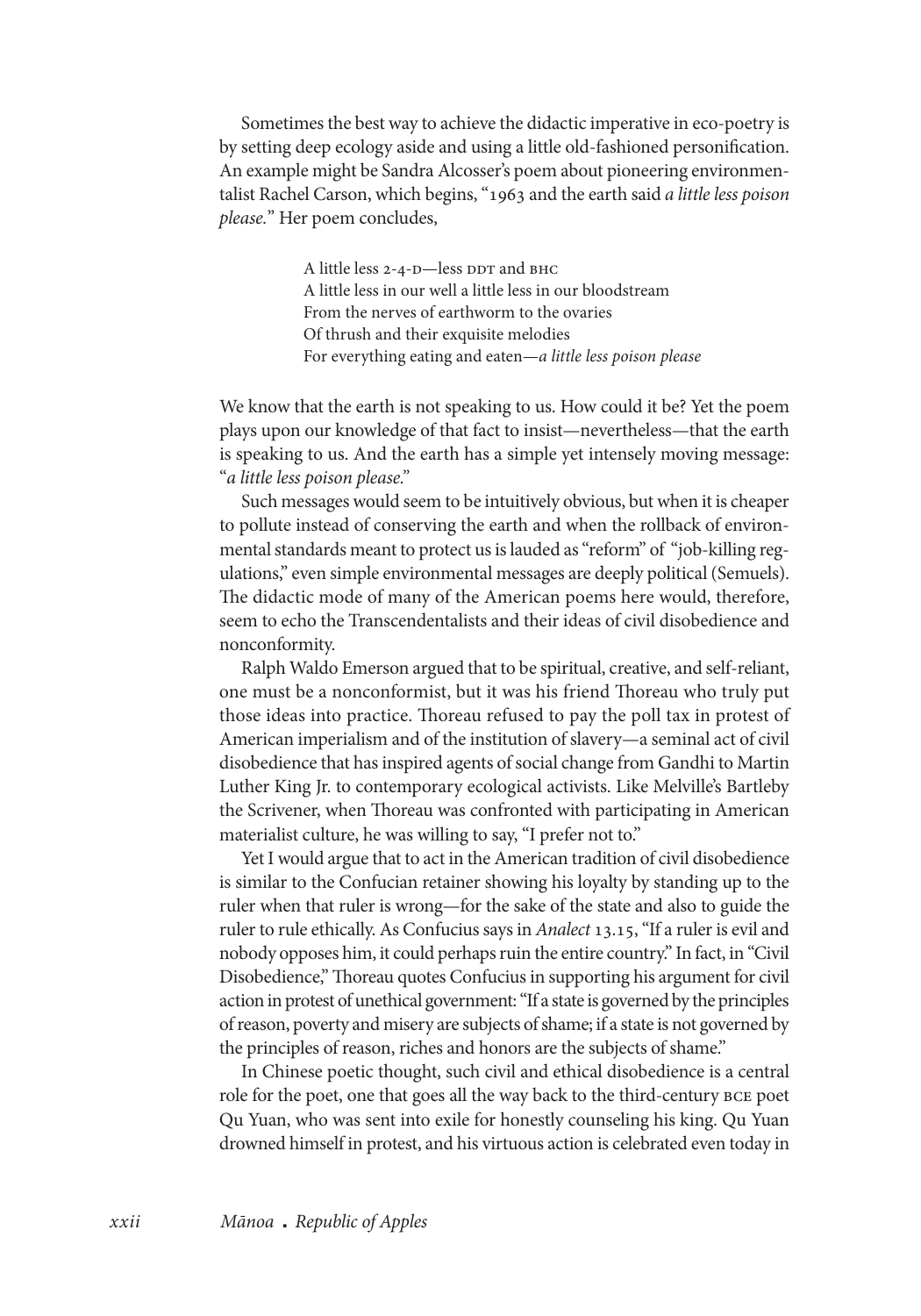the yearly Dragon Boat Festival. Many later Chinese poets took inspiration from Qu Yuan and stood up to mayors, kings, and emperors, risking their lives and livelihoods to do so. During the Beijing Spring and the Democracy Movement of the late 1970s and 1980s, the experimental poets of the Misty School risked exile and worse by composing poems of social protest. The current Chinese censorship of environmental documentaries and media reports of devastating Chinese pollution shows that it is still a dangerous thing to speak the inconvenient truth in China (Standaert, Mufson). Such censorship has taken root in the U.S. as well. The Environmental Protection Agency is currently run by petrofuel insiders who have stifled the free speech of ecological scientists, in order to undermine climate change research and to relax environmental regulation. Such insiders act on the unscientific theory of "hormesis," which asserts that exposure to toxins and radiation is actually good for one's health (Leber).

 into a burning of the world with "warheads/and smokestacks," the heat "erasing everything /before we could explain." Her vision of nuclear annihilation as one that will destroy us because we don't believe "that love /can so wreck our We see the Chinese and American poets in *Republic of Apples, Democracy of Oranges* speaking up—with the Cassandra call of devastating prophesy—in apocalyptic poems. In Suzanne Roberts's frighteningly funny "Apocalypse at the Safeway," people battle over the last can of tuna when it is announced that in the future you must "*eat only what you can grow.*" Brianna Lyn Sahagian-Limas's "To Burn a World" emerges from what Paul Boyer defines as the "prospect of global annihilation" that "filled the national consciousness" in the nuclear era, engendering a "bone-deep fear" (15). In her poem, Sahagian-Limas imagines apocalypse as a kind of erotic sparking and flaming between lovers that builds an orgasmic explosion of the human mind recalls William Carlos Williams. In "Asphodel, That Greeny Flower," he compares the bomb to "a flower," but lives" (322).

 machine is on, /my fatigue is lit, the blueprint is lit." In the lit city, the people Perhaps we don't believe in such "flower power" because it is hard to find spiritual solace in an environment that is increasingly urban and suburban, strip-mined and fracked. The China of today is not the China of Wang Wei. Zheng Xiaoqiong's "Industrial Zone" bemoans the way even light is unnatural in the human-built environment: "The white light is on, the building is lit, the are "weak and homesick," missing their spiritual home in nature.

 tiness: "the moonlight is on, a full hollow of emptiness, the lychee tree is lit,/a breeze blows the clear emptiness in its body while silence keeps /its year-round At the same time, the moon continues to light the world with its full empquietness, only insects sing in the bushes." The moonlight somehow still has its power to "light up" the narrator's "falling heart." The moon and stars are still up there, after all, beyond the city's light pollution and smog, hanging in the sky like Han Shan's mind.

Cultural ideas of the sort shared by the poets in *Republic of Apples, Democracy of Oranges* seek to catalyze a shift in consciousness towards a more sustainable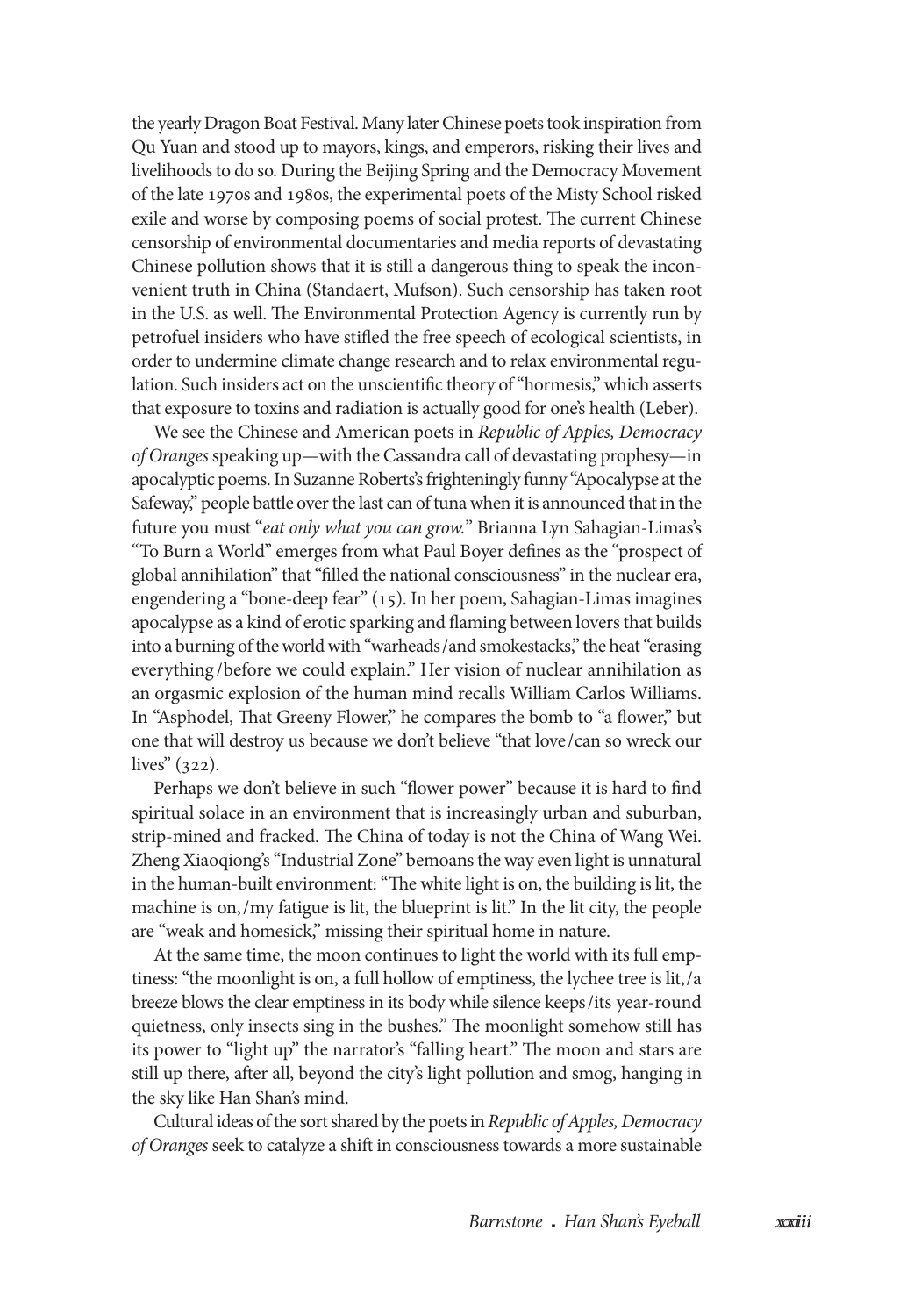ideas" that are "a kind of virus. Violence, terror, fascism /incubate inside a host mind /that passes them on to other /susceptible minds." As William Carlos way of being in the world. They seek to be a cure to the sort of infected consciousness that Kevin Prufer warns us about in "An American Tale": "cultural Williams cautions us in his atom bomb poem, "Asphodel, That Greeny Flower":

> If a man die it is because death has first possessed his imagination.  $(334)$

Violence comes from violent thought, from the little exploding atom bomb inside the brain. As Einstein wrote, "The unleashed power of the atom has changed everything save our modes of thinking, and thus we drift toward unparalleled catastrophe. We shall require a substantially new manner of thinking if mankind is to survive." And to begin changing how we think, we might learn from the great Chinese poets to see ourselves as part of nature and each other instead of separate, and to look at human concerns with a certain detached humor.

 in for many others in this introduction in part because of his deep immersion in Gary Snyder is the most prominent eco-poet of his generation, and has stood Asian literature and religion. However, it is important to note that he is not an anomaly. Asian spiritual critiques of society deeply influenced a wide range of American writers during the era of the Beat, Deep Image, and Black Mountain poets. It is Ginsberg declaiming, "We're not our skin of grime, we're not dread bleak dusty imageless locomotives, we're golden sunflowers inside" (106), and James Wright caressing a pony in Minnesota and knowing that if he steps out of his body he "will break into blossom" (57). As I write elsewhere,

For James Wright, the Chinese poets seemed "to have saved their souls in the most violent circumstances," so that for us, in a time when our "imaginations have been threatened with numbness and our moral beings are nearly shattered by the moral ghastliness of public events and private corporations," the Chinese poets retain an "abiding radiance," they are a kind of salvation. (Barnstone, 2003)

 Asian literature gave Wright and succeeding generations of American authors a tradition of ethical poetry that connects to nature and questions the values of a society driven by money, competition, exploitation, and power.

It's true that their revolutionary poetic consciousness, like that of many contemporary political and ecological poets, was equally inspired by the American Transcendentalists that we discussed earlier. Yet the fact that the Transcendentalist tradition is itself cribbed from the Asian spiritual and philosophical tradition suggests a startling conclusion: all American eco-poetry is also Pacific Rim poetry at the root.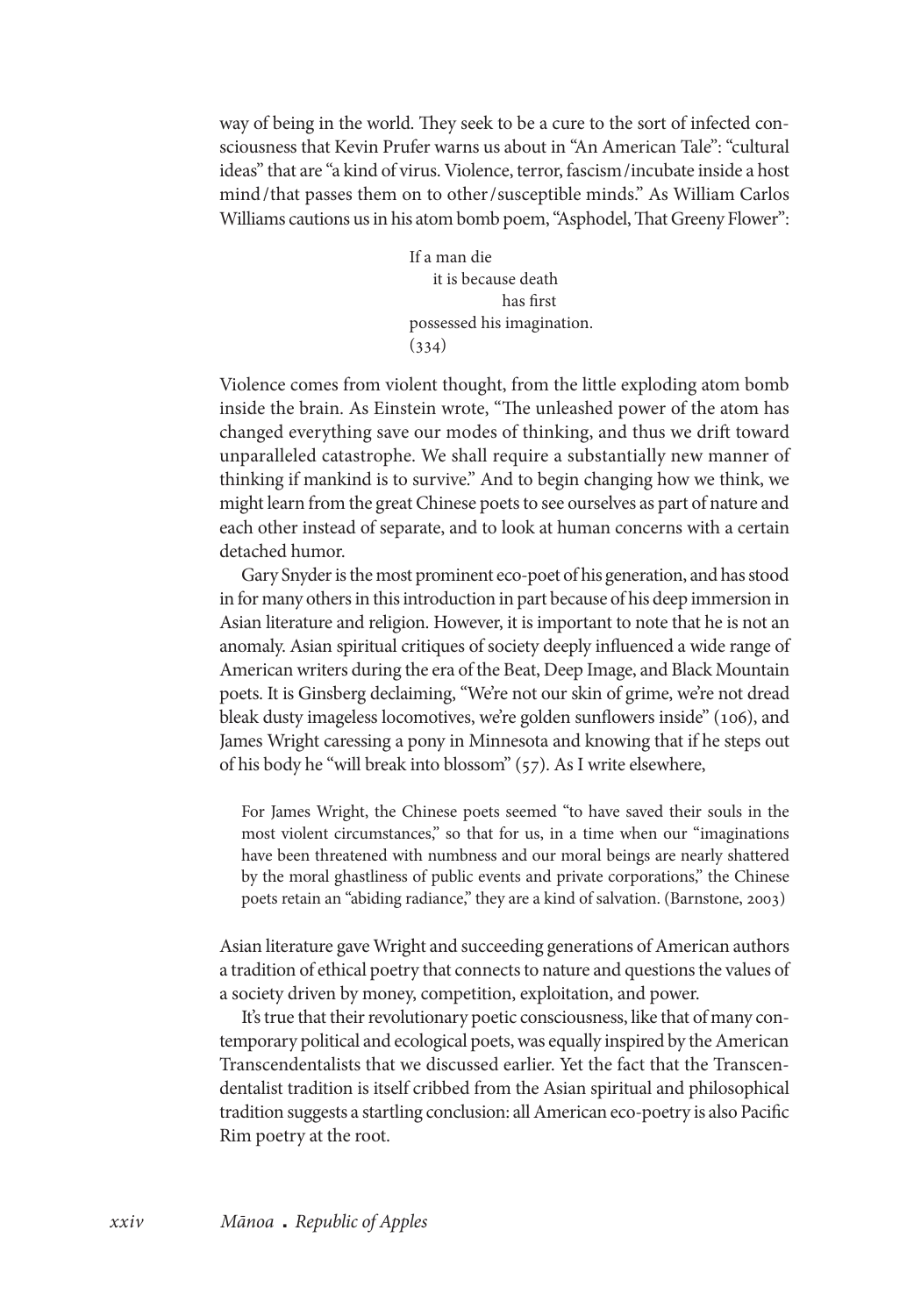# ACKNOWLEDGEMENT

The inspiration for this anthology of American and Chinese eco-poetry emerged from a Luce Initiative on Asian Studies and the Environment grant to Whittier College. As part of this grant, Chinese and American writers participated in an exchange of visits to each other's countries, involving lectures, readings, class visits, and other public events at Beijing Normal University, the Lu Xun Academy, Yunnan University, Whittier College, Santa Monica College, and Pomona College. For their work in making this exchange possible, we especially thank Ming Di; Jason Carbine, Director of the Luce grant program at Whittier College; and Denise Wong Velasco, Administrative Coordinator of the grant. We also thank Jason Carbine and the Luce Foundation for financial support in publishing this issue.

# **SOURCES**

Barnstone, Tony. "Letters from Dead Friends." Perihelion 6:3, 2003, http://www. webdelsol.com/Perihelion/barnstone.htm.

Barnstone, Tony and Chou Ping, eds., *The Anchor Book of Chinese Poetry: From Ancient to Contemporary, The Full 3000-Year Tradition*. New York: Anchor, 2005.

Barnstone, Tony and Chou Ping, eds. and trans. *The Art of Writing: Teachings of the Chinese Masters*. Boulder, CO: Shambhala, 1996.

Barnstone, Willis, Tony Barnstone, and Xu Haixin, eds. and trans. *Laughing Lost in the Mountains: Selected Poems of Wang Wei*. Lebanon, NH: University Press of New England, 1991.

Boyer, Paul. *By the Bomb's Early Light: American Thought and Culture at the Dawn of the Atomic Age.* New York: Pantheon Books, 1985.

Einstein, Albert. Telegram on behalf of the Emergency Committee of Atomic Sciences to several hundred prominent Americans.

Ginsberg, Allen. *Collected Poems: 1947–1997.* New York: Harper Collins, 2010.

Leber, Rebecca. "The EPA's Bold New Idea Has Massive Implications for Public Health." *Mother Jones,* 3 October 2018 12:48 p.m., https://www.motherjones.com/ environment/2018/10/the-epas-bold-new-idea-massive-implications-public-health/

Lewis, Todd and Kent Bicknell. "The Asian Soul of Transcendentalism." *Educa ting about Asia,* 16:2 (fall 2011): 12–19.

Mufson, Steven. "This Documentary Went Viral in China. Then It Was Censored. It Won't Be Forgotten." *Washington Post*. 16 March 2015, https://www.washingtonpost. com/news/energy-environment/wp/2015/03/16/this-documentary-went-viral-in-china-then-it-was-censored-it-wont-be-forgotten/?utm\_term=.e5dc4868501c/

Semuels, Alana. "Do Regulations Really Kill Jobs?" *The Atlantic*. 19 January 2017, https://www.theatlantic.com/business/archive/2017/01/regulations-jobs/513563/